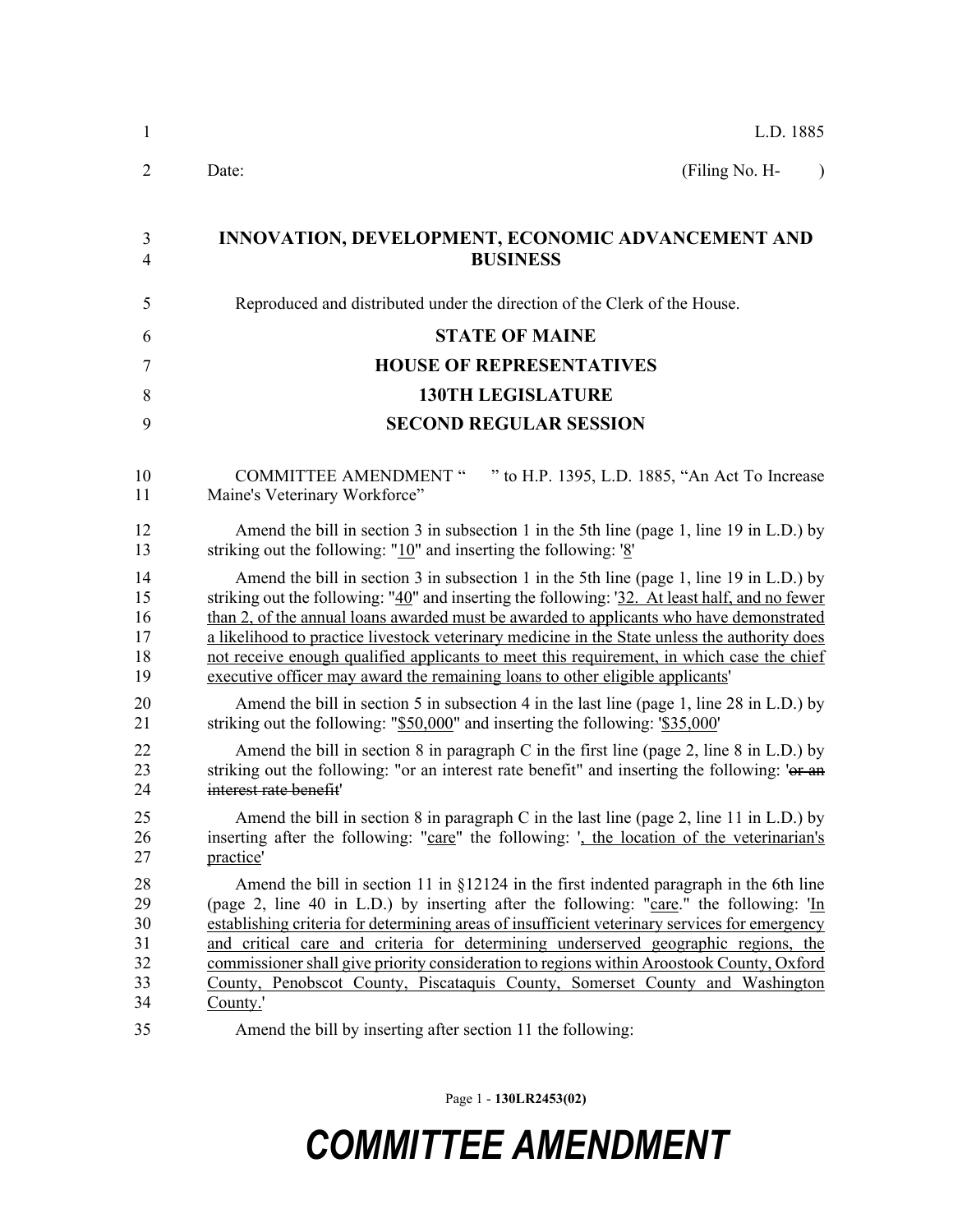| 1                    | <b>Sec. 12. 20-A MRSA <math>\S</math>12125</b> is enacted to read:                                                                                                                                                                                                                                                                                 |                      |  |
|----------------------|----------------------------------------------------------------------------------------------------------------------------------------------------------------------------------------------------------------------------------------------------------------------------------------------------------------------------------------------------|----------------------|--|
| 2                    | §12125. Report by the Finance Authority of Maine                                                                                                                                                                                                                                                                                                   |                      |  |
| 3<br>4               | <b>1. Report.</b> The authority shall include in its annual report under Title 10, section 974,<br>subsection 1 the following information regarding the program:                                                                                                                                                                                   |                      |  |
| 5                    | A. The number of applications received each year;                                                                                                                                                                                                                                                                                                  |                      |  |
| 6                    | B. The number of loans awarded each year;                                                                                                                                                                                                                                                                                                          |                      |  |
| 7                    | C. The total amount disbursed through the program;                                                                                                                                                                                                                                                                                                 |                      |  |
| 8                    | D. The total amount of loan forgiveness awarded through the program;                                                                                                                                                                                                                                                                               |                      |  |
| 9                    | E. The total number of veterinary students assisted by loans through the program;                                                                                                                                                                                                                                                                  |                      |  |
| 10                   | F. The total number of veterinarians awarded loan forgiveness through the program;                                                                                                                                                                                                                                                                 |                      |  |
| 11<br>12             | G. The number of current program participants working in a veterinary specialty<br>related to livestock;                                                                                                                                                                                                                                           |                      |  |
| 13<br>14             | H. The number of current program participants working in a veterinary specialty<br>related to emergency and critical care;                                                                                                                                                                                                                         |                      |  |
| 15<br>16             | I. The number of current program participants working in an underserved geographic<br>region; and                                                                                                                                                                                                                                                  |                      |  |
| 17                   | J. The location of each current program participant's veterinary practice.                                                                                                                                                                                                                                                                         |                      |  |
| 18<br>19             | Sec. 13. Appropriations and allocations. The following appropriations and<br>allocations are made.                                                                                                                                                                                                                                                 |                      |  |
| 20                   | <b>FINANCE AUTHORITY OF MAINE</b>                                                                                                                                                                                                                                                                                                                  |                      |  |
| 21                   | <b>Student Financial Assistance Programs 0653</b>                                                                                                                                                                                                                                                                                                  |                      |  |
| 22<br>23<br>24<br>25 | Initiative: Provides additional ongoing funding for the Maine Veterinary Medicine Loan<br>Program to increase the number of loans awarded annually from 2 to 8, up to an aggregate<br>of 32 and to increase the maximum loan amount available under the program to each<br>participant from \$25,000 to \$35,000 per year for a period of 4 years. |                      |  |
| 26<br>27<br>28       | <b>GENERAL FUND</b><br>2021-22<br>All Other<br>\$0                                                                                                                                                                                                                                                                                                 | 2022-23<br>\$920,000 |  |
| 29                   | \$0<br><b>GENERAL FUND TOTAL</b>                                                                                                                                                                                                                                                                                                                   | \$920,000            |  |
| 30                   | 1                                                                                                                                                                                                                                                                                                                                                  |                      |  |
| 31<br>32             | Amend the bill by relettering or renumbering any nonconsecutive Part letter or section<br>number to read consecutively.                                                                                                                                                                                                                            |                      |  |
| 33                   | <b>SUMMARY</b>                                                                                                                                                                                                                                                                                                                                     |                      |  |
| 34                   | This amendment does the following:                                                                                                                                                                                                                                                                                                                 |                      |  |
| 35<br>36<br>37       | 1. It requires the Commissioner of Agriculture, Conservation and Forestry to give<br>priority consideration to regions within Aroostook County, Oxford County, Penobscot<br>County, Piscataquis County, Somerset County and Washington County when determining                                                                                     |                      |  |

Page 2 - **130LR2453(02)**

## *COMMITTEE AMENDMENT*